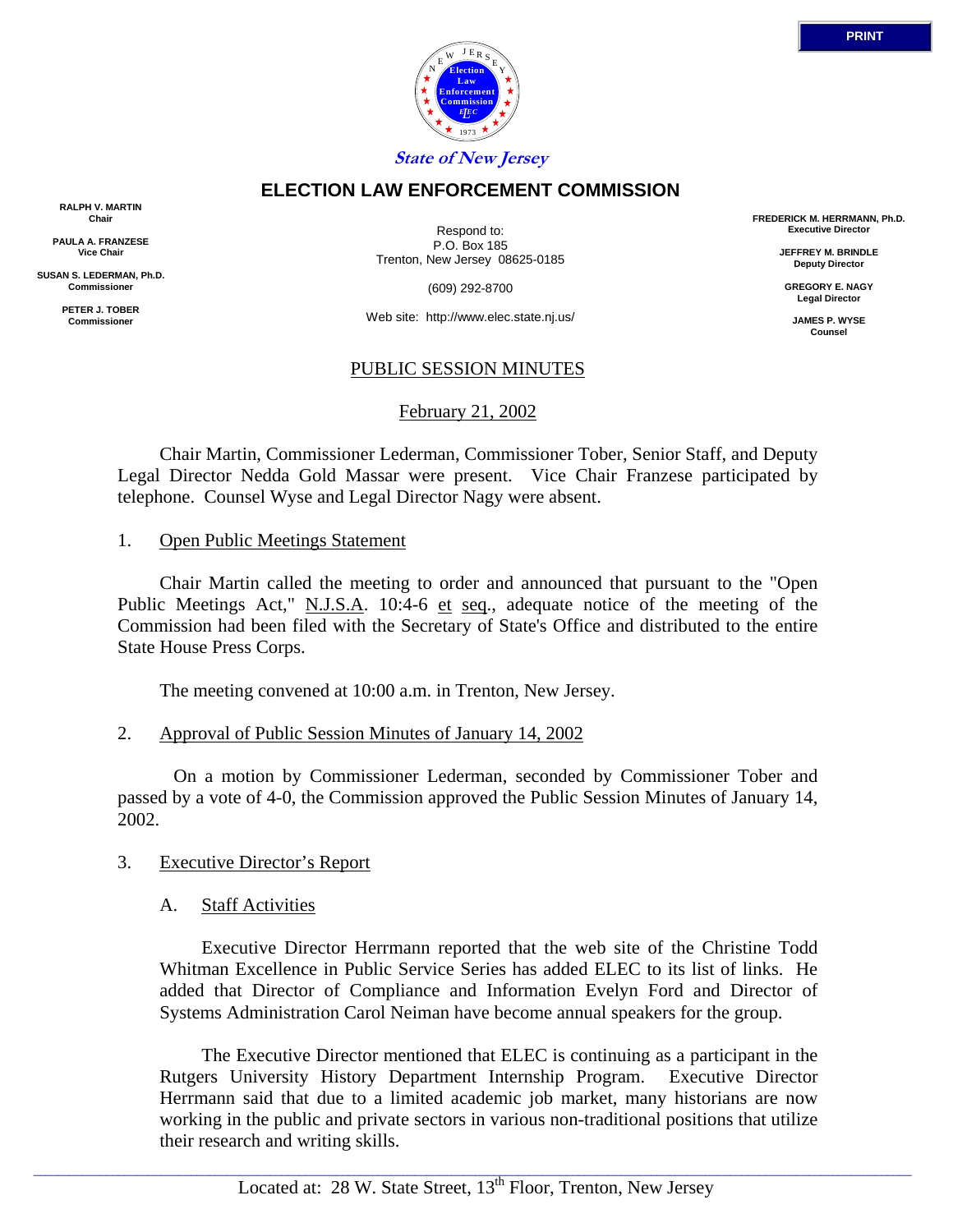Executive Director Herrmann apprised the Commission that on February 8, 2002, he served as a judge for a statewide civics competition. According to the Executive Director, students from nine high schools competed in answering questions about the structure of the American political system and the history and principles of the Constitution. He said that the event was sponsored by the New Jersey Center for Civic and Law-Related Education.

 Executive Director Herrmann reported that staff has been working with the Attorney General's Office on proposed rules to implement the new Right-to-Know Law.

#### B. Budget Notes

 The Executive Director noted that due to the recent severe cuts in ELEC's computer budget for FY-2002, the electronic filing project for political party committees and PAC's has been placed on hold as have various enhancements to ELEC's web site. He stated that staff will continue to concentrate on essential computer upgrades and perfecting previously designed electronic filing software for candidates.

 According to Executive Director Herrmann, a January 27, 2002, story appearing in the Record (Bergen) reviewed a recent report on political corruption in New Jersey by four former Attorneys General and the former Director of the Division of Criminal Justice. Executive Director Herrmann said that the report deals in part with the major problem of local government corruption. He added that one of the factors cited as aggravating this problem is "the lack of oversight and enforcement of . . . campaign finance laws." Executive Director Herrmann mentioned that Larry J. Sabato, the Director of the University of Virginia Center for Governmental Studies, considers "New Jersey second only to Louisiana in the amount of corruption occurring at all levels of government." The Executive Director advised the Commission that the report reinforces ELEC's desire to double its resources to better administer and enforce the Campaign Act at the local level.

 Booming local spending is driving the need to focus more of ELEC's resources at the municipal and school board levels. In the past decade, the Commission's White Paper Number 14, Local Campaign Financing, found that spending on local elections had increased by almost 60 percent. School board election spending, meanwhile, had grown by an astounding 215 percent. There are 566 municipalities and 597 school districts that hold elections in New Jersey. Moreover, there are 1,100 municipal political party committees. ELEC receives about 25,000 reports a year from its filing entities. In 1999, the paper reported about 60 percent of campaign spending was local. Of the \$43 million spent, \$18 million was for the General Assembly election while \$25 million was for local elections.

 Additional funding of the Commission could be used in creating a local contributions and expenditures data base, providing a more adequate review of local reports, and creating an outreach program to assist often uninformed local candidates and committees of their filing responsibilities.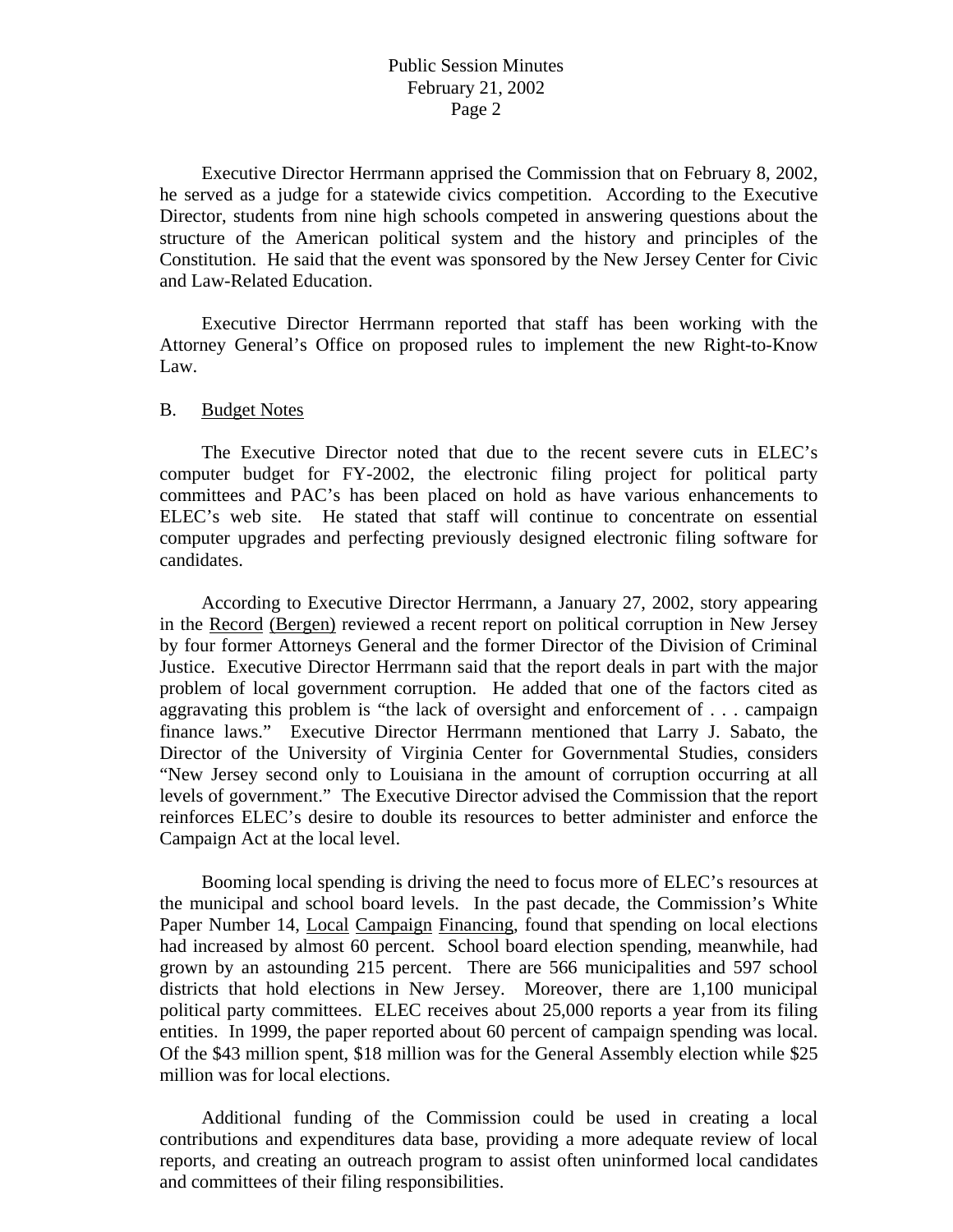# Public Session Minutes February 21, 2002 Page 3

#### C. Review of White Paper #15 – School Board Campaign Financing

 The Commission reviewed White Paper #15 on School Board Campaign Financing. Commissioner Lederman made a few suggestions for consideration.

### D. Proposed Spring Schedule

 March 18, 2002, at 11:00 a.m. at Seton Hall University Law School in Newark; April 18, 2002, at 11:00 a.m. in Trenton; May 16, 2002, at 11:00 a.m. in Trenton; and June 20, 2002, at 11:00 a.m. in Trenton.

### 4. Proposed Regulation Amendments

 Deputy Legal Director Nedda Massar introduced proposed regulations, which had been circulated to the Commissioners, that require legislative agents to submit photographs for improved identification and implement recently enacted statutory changes to contribution limits. The proposed rule changes also include a new rule that Commission penalty hearings are conducted pursuant to the Administrative Procedure Act (APA). This proposed new rule codifies the Commission's practice of offering each respondent in a complaint proceeding the opportunity for a hearing.

 The proposal notices will be submitted to the Office of Administrative Law (OAL) for publication in the April 1, 2002 edition of the New Jersey Register. Secondary notice will be accomplished by posting the proposals on the Commission's Internet web site, by posting in the Commission's public room, and by circulating a press advisory to the State House press corps. Copies of the proposal will be mailed or faxed to any person requesting them.

 A public hearing will be announced for the Commission's May 16, 2002 meeting in Trenton, and the 60-day period for receipt of written public comments will expire on May 31, 2002. Under this proposed scheduled, the rules will be ripe for adoption consideration at the Commission's June 20, 2002 meeting, and the anticipated effective adoption and publication date in the New Jersey Register will be July 15, 2002. The rule requiring legislative agents to submit their photographs along with their annual registration fees will be in effect prior to the August 1, 2002 deadline for agent registration submissions.

 On a motion by Commissioner Lederman, seconded by Commissioner Tober and passed by a vote of 4-0, the Commission approved the proposed regulatory amendment regarding legislative agent photographs and directed staff to file the proposal with the Office of Administrative Law.

 On a motion by Commissioner Lederman, seconded by Commissioner Tober and passed by a vote of 4-0, the Commission approved the proposed regulatory amendments to implement statutory changes to contribution limits and to provide that respondents have the opportunity for a hearings pursuant to the APA and directed staff to file the proposal with the Office of Administrative Law.